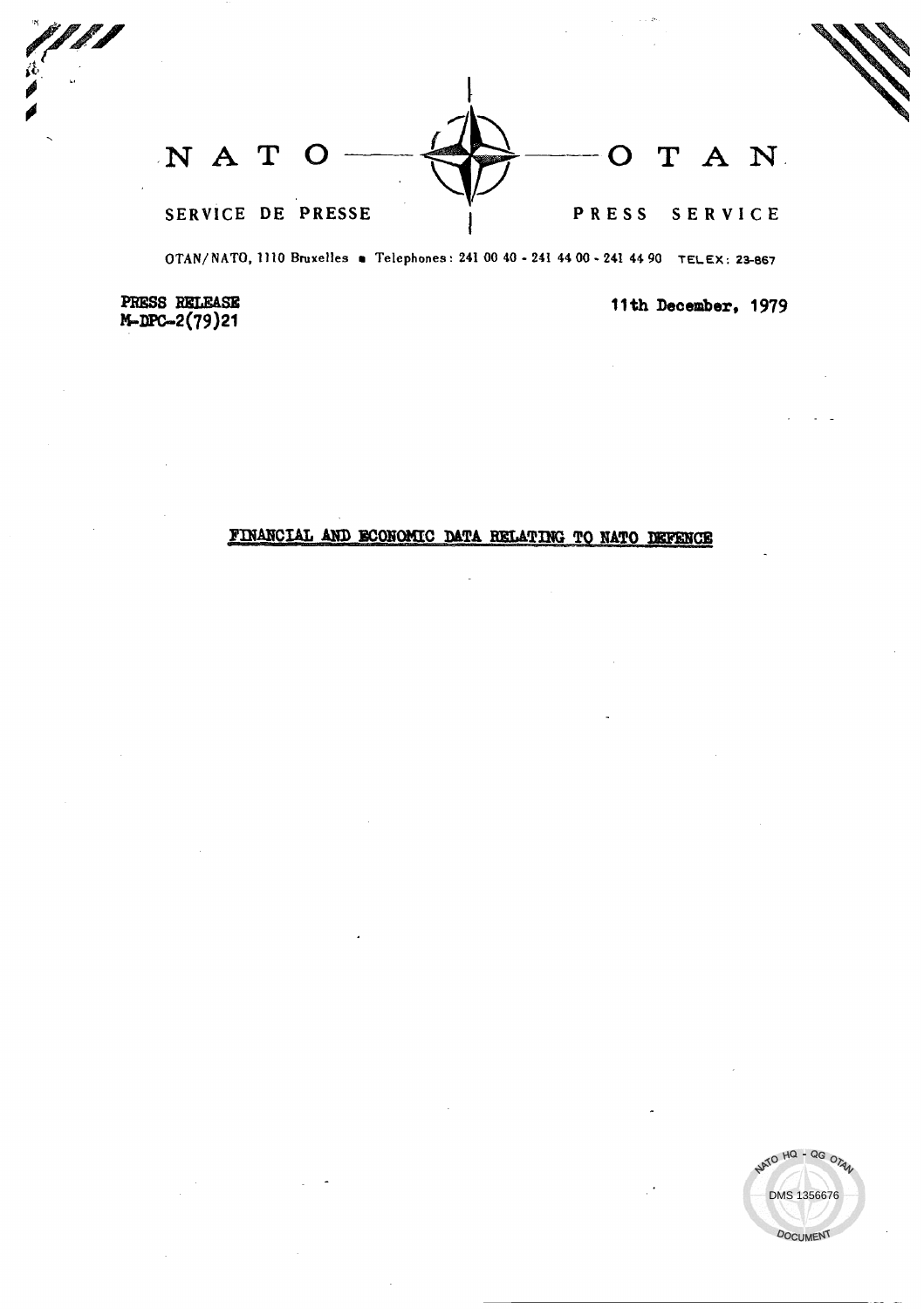# DEFENCE EXPENDITURES OF NATO COUNTRIES

### $1949 - 1979$

The figures given in Table I represent payments actually made or to be made during the course of the calendar year. They are based on the NATO definition of defence expenditures. In view of the differences between this and national definitions, the figures shown may diverge considerably from those which are quoted by national authorities or given in national budgets.

The figures relating to the United States and Canada include expenditures for military aid programmes. The figures shown for European NATO countries do not include the value of end-items received under military aid programmes from the United States and Canada.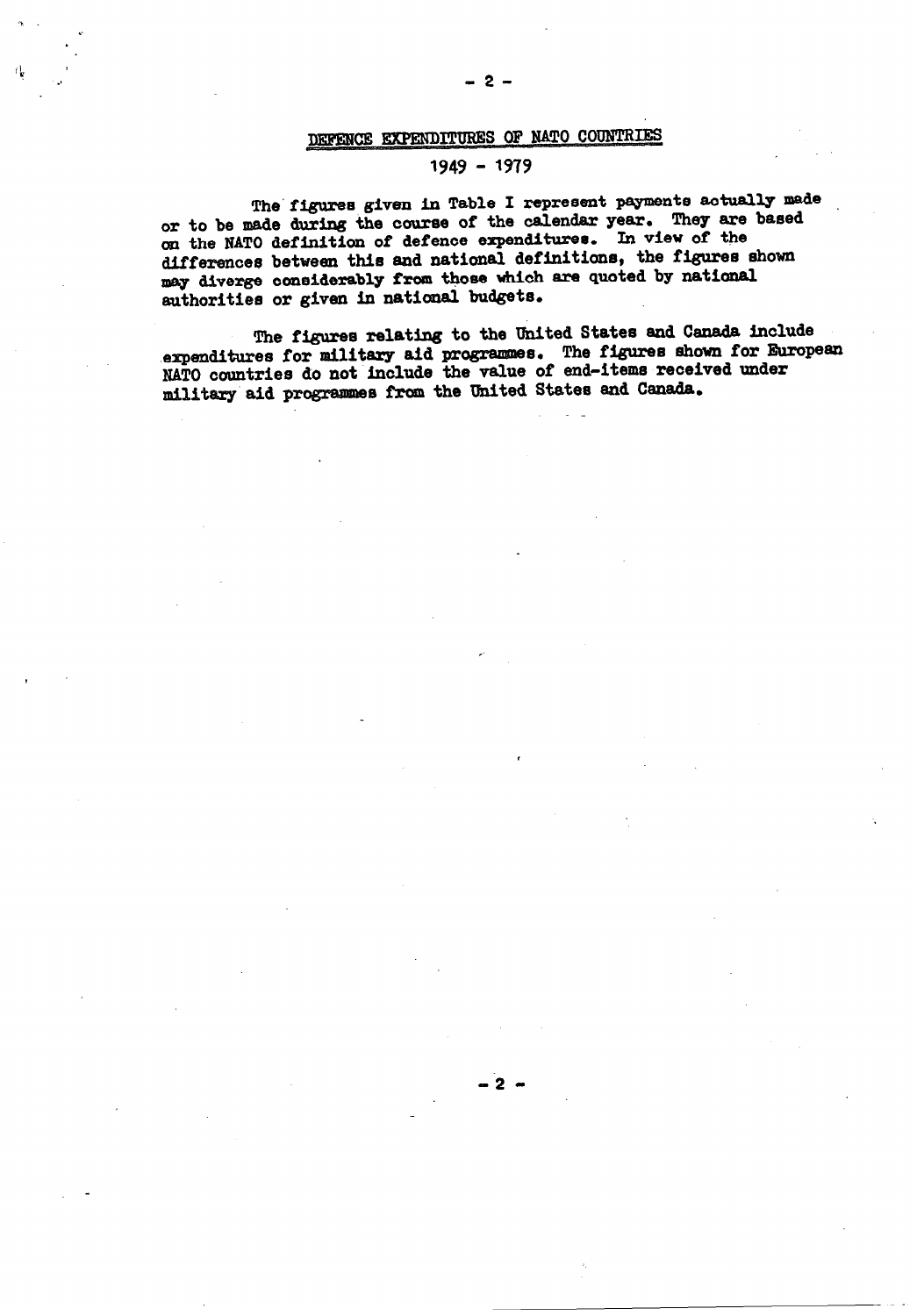#### TABLE I

### TOTAL DEFENCE EXPENDITURES OF NATO COUNTRIES (Current prices)

| Country                           | Currency Unit             | Actual        |        |         |         |         |         |         |                     |                     |                     |                     | Forecast            |
|-----------------------------------|---------------------------|---------------|--------|---------|---------|---------|---------|---------|---------------------|---------------------|---------------------|---------------------|---------------------|
|                                   |                           | 1949          | 1954   | 1970    | 1971    | 1972    | 1973    | 1974    | 1975                | 1976                | 1977                | 1978                | 1979                |
| (o)                               | (1)                       | (2)           | (3)    | (4)     | (5)     | (6)     | (7)     | (8)     | (9)                 | (10)                | (11)                | (12)                | (13)                |
| Belgium                           | Million Belgian Francs    | 8,273         | 20,707 | 37,388  | 40,654  | 45,183  | 50,533  | 57,739  | 70,899              | 81.444              | 89,480              | 99.726              | 109.467             |
| Canada                            | Million Canadian \$       | 372           | 1,771  | 2,061   | 2,131   | 2,238   | 2,405   | 2,862   | 3,127               | 3,589               | 4.124               | 4,662               | 4,799               |
| Denmark                           | Million Danish Kroners    | 360           | 885    | 2,757   | 3,195   | 3,386   | 3,520   | 4.439   | 5,281               | 5,680               | 6,343               | 7,250a              | 8,000               |
| France                            | Million Francs            | 4,787         | 11,710 | 32,672  | 34,907  | 37,992  | 42,284  | 47,878  | 55,872              | 63,899              | 73,097              | 84,042              | 94,926              |
| Germany (a)                       | Million DM                | $\sim$ $\sim$ | 6,287  | 22.573  | 25,450  | 28,720  | 31,908  | 35,644  | 37.589              | 38,922              | 40.184              | 43,019              | 45,414              |
| Greece                            | Million Drachmae          | 1,630         | 3,428  | 14,208  | 15,480  | 17,211  | 19,866  | 24,126  | 43,917              | $\bullet$ $\bullet$ | $\bullet$ $\bullet$ | $\bullet$ $\bullet$ | $\bullet$ $\bullet$ |
| Italy                             | Milliard Lira             | 301           | 543    | 1,562   | 1,852   | 2,162   | 2,392   | 2,852   | 3,104               | 3,608               | 4,533               | 5,301               | 6,119               |
| Luxembourg                        | Million Luxembourg Francs | 112           | 565    | 416     | 442     | 517     | 601     | 710     | 836                 | 983                 | 1,029               | 1,154               | 1,229               |
| Netherlands                       | Million Cuilders          | 680           | 1,583  | 3,968   | 4,466   | 4,974   | 5,465   | 6,254   | 7,246               | 7,817               | 9,260               | 9,317               | 10,001              |
| Norway                            | Million Norwegian Kroners | 370           | 1,141  | 2,774   | 3,022   | 3,239   | 3,505   | 3,938   | 4,771               | 5,333               | 5,934               | 6,854               | 7,394               |
| Portugal                          | <b>Milion Escudos</b>     | 1,419         | 2,100  | 12,538  | 14,699  | 16,046  | 16,736  | 25,108  | 19,898              | 18,845              | 22,082              | 27,354              | 37,733              |
| Turkey                            | Million Liras             | 556           | 934    | 6,237   | 8,487   | 9,961   | 12,192  | 15,831  | $\bullet$ $\bullet$ | $\bullet$           | $\bullet$ $\bullet$ | $\bullet$ $\bullet$ | $\bullet$ $\bullet$ |
| United Kingdom                    | Million £ Sterling        | 779           | 1,569  | 2,444   | 2,815   | 3,258   | 3,512   | 4,160   | 5,165               | 6,132               | 6.810               | 7,620               | 9,085               |
| <b>United States</b>              | Millian US &              | 13,503        | 42,786 | 77,854  | 74,862  | 77,639  | 78,358  | 85,906  | 90,948              |                     | $91,013$ 100,928    | 108,357             | 122,261             |
| <u>Area</u>                       |                           |               |        |         |         |         |         |         |                     |                     |                     |                     |                     |
| Europe $(b)$ $(c)$<br><b>MATO</b> | Million US &              | 4,531         | 11,308 | 23,458  | 26,910  | 32,338  | 39,214  | 44,097  | 51,958              | 51,869              | 58,254              | 71,676              | 85,226              |
| Total North America (b)           | Million US \$             | 13,875        | 44,557 | 79,821  | 76,973  | 79,898  | 80,761  | 88,832  | 94,023              | 94,653              | 104,806             | 112,444             | 126,360             |
| Total NATO (b) (c)                | Million US \$             | 18,406        | 55,865 | 103,279 | 103,883 | 112,236 | 119,975 | 132,929 | 145,981             | 146,522             | 163,060             | 184,120             | 211,586             |

a. Before it acceded to the North Atlantic Treaty Organisation (May 1955), Germany contributed to the defence budgets of certain NATO countries by the payment of occupation costs; moreover, it bore certain other costs which also fall within the NATO definition of defence expenditures. In addition to defence expenditures (NATO definition), the German Authorities are obliged to incur large annual expenditures for Berlin owing to the exceptional situation of this oity and the need, in the interests of the defence of the free world, to ensure its viability. These expenditures, which are not included in the figures given above since they do not come within the NATO definition, are forecast to be 11,875 million DM in 1979.

b. These totals are based on the currency exchange rates in force during the years concerned. This means that the trends shown are affected, to varying degrees, by the changes which have taken place in national exchange rates against the US dollar. Direct comparisons between figures for different years must therefore be made with caution, the more so because, due to the impact of price and salary increases, the figures on this table give only an imperfect view of the real trend in the defence effort of countries. It should be noted, that for 1949, the total figures do not take into account the German expenditures.

o. For purposes of comparison, the figures for Greece and Turkey, which are not available for each of the years under review, have been excluded throughout from the regional totals.

e. Estimate.

Information not available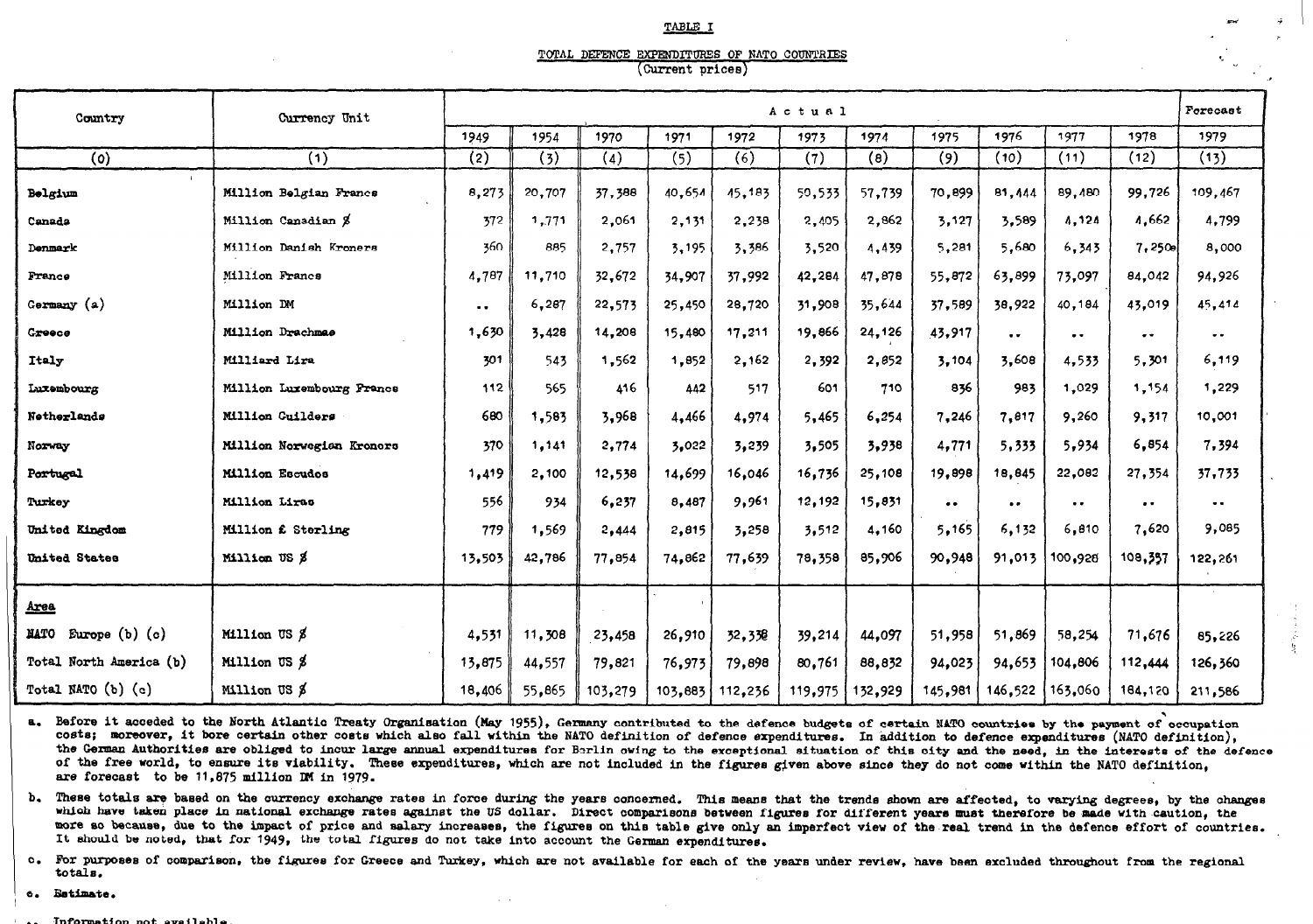| Country           | Average<br>1970-1974 | 1975                | 1976      | 1977              | 1978      | 1979(a)           |
|-------------------|----------------------|---------------------|-----------|-------------------|-----------|-------------------|
| $\left( 0\right)$ | (T)                  | $\mathbf{Z}$        | 3)        | $\left( 4\right)$ | (5)       | $\left( 6\right)$ |
| Belgium           | 2,8                  | 3.1                 | 3.1       | 3.2               | 3.3       | 3.3               |
| Denmark           | 2,2                  | 2.4                 | 2.3       | 2.3'              | 2.4       | 2.4               |
| France            | 3.9                  | 3.8                 | 3.8       | 3.9               | 4.0       | 4.0               |
| Germany (b)       | 3.5                  | 3.6                 | 3.5       | 3.4               | 3.4       | 3.3               |
| Greece            | 4.4                  | 6.5                 | $\bullet$ | $\bullet$         | $\bullet$ | $\bullet$         |
| Italy             | 2.7                  | 2.5                 | 2.3       | 2.4               | 2.4       | 2.3               |
| Luxembourg        | 0.8                  | 1.0                 | 1.0       | 1.0               | 1.1       | 1.0               |
| Netherlands       | 3.4                  | 3.5                 | 3.3       | 3.5               | 3.3       | 3.3               |
| Norway            | 3.2                  | 3.2                 | 3.1       | 3.1               | 3.3       | 3.2               |
| Portugal          | 6.9                  | 5.3                 | 4.0       | 3.5               | 3.5       | 3.8               |
| Turkey            | 4.2                  | $\bullet$ $\bullet$ | $\bullet$ | $\bullet$         | $\bullet$ | $\bullet$         |
| United Kingdom    | 5.0                  | 5.0                 | 5.0       | 4.8               | 4.7       | 4.9               |
| NATO Europe (c)   | 4.0                  | 3.7                 | 3.6       | 3.5               | 3.5       | 3.6               |
| Canada            | 2.1                  | 1.9                 | 1.9       | 1.9               | 2.0       | 1.8               |
| United States     | 6.7                  | 6.0                 | 5.4       | 5.4               | 5.1       | 5.2               |
| Total NATO (c)    | 5.2                  | 4.7                 | 4.4       | 4.4               | 4.2       | 4.3               |

|  | TABLE II. | asis de mais de l'automobile de la communistat de la communicació de la commune de la communicació de la communicació | DEFENCE EXPENDITURES |                                                               |  |
|--|-----------|-----------------------------------------------------------------------------------------------------------------------|----------------------|---------------------------------------------------------------|--|
|  |           |                                                                                                                       |                      | AS PERCENTAGE OF GROSS DOMESTIC PRODUCT IN PURCHASERS' VALUES |  |

## Notes:

a. Preliminary estimates.

b. These percentages have been calculated without taking into account the expenditures on Berlin (see Note a., Table I); if these expenses were included, the percentages would be as follows:

| 1975: 4.4 | 1977: 4.2 | 1979: 4.1 |  |
|-----------|-----------|-----------|--|
| 1976: 4.3 | 1978: 4.1 |           |  |

- c. These percentages have been calculated without Greece and Turkey (see Note c., Table I)-.
- . . Information not available,

-4 -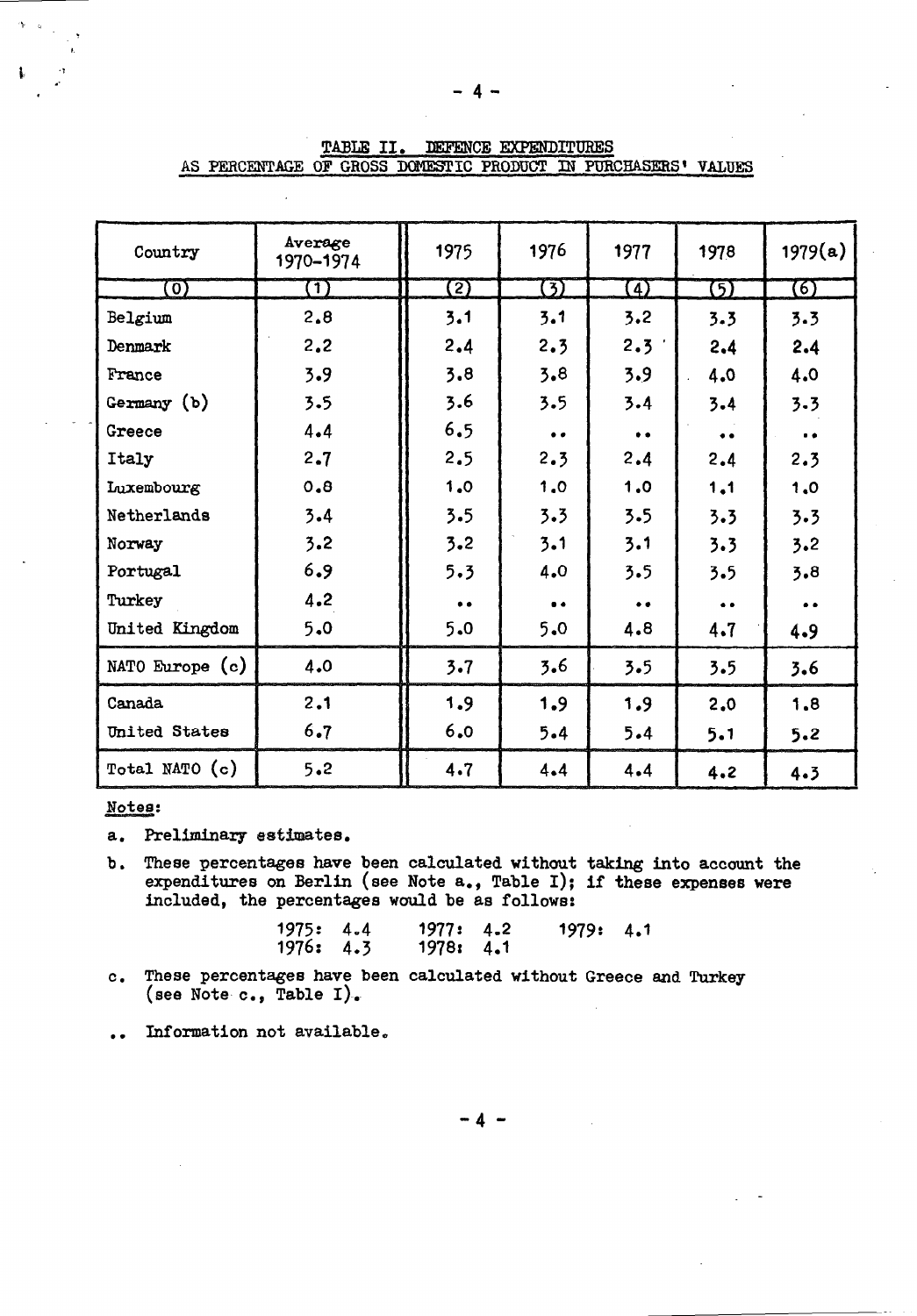| Country         |              |       |       | Gross Domestic Product Per Head |         | Defence Expenditures Per Head |                  |           |           |           |  |
|-----------------|--------------|-------|-------|---------------------------------|---------|-------------------------------|------------------|-----------|-----------|-----------|--|
|                 | 1975         | 1976  | 1977  | 1978                            | 1979(b) | 1975                          | 1976             | 1977      | 1976      | 1979(b)   |  |
| ा)              | $\mathbf{1}$ | 2)    | 3     | 4                               | (5)     | (6)                           | 7                | [8        | (9        | (10)      |  |
| Belgium         | 7,582        | 7,970 | 8,056 | 8,235                           | 8,442   | 236                           | 248              | 254       | 270       | 282       |  |
| Denmark         | 8,404        | 8,966 | 9,110 | 9,176                           | 9,328   | 199                           | 202              | 208       | 215       | 215       |  |
| France          | 6,712        | 7,018 | 7,189 | 7,400                           | 7,610   | 258                           | 268              | 280       | 293       | 301       |  |
| Germany         | 7,718        | 8,156 | 8,397 | 8,678                           | 9,067   | 290c                          | 292 <sub>o</sub> | 291 c     | 300 c     | 308 c     |  |
| Greece          | 2,636        | 2,763 | 2,828 | 2,973                           | 3,048   | $\bullet$                     | $\bullet$        | $\bullet$ |           | $\bullet$ |  |
| Iceland         | 8,124        | 8,322 | 8,676 | 8,879                           | 8,942   | $\bullet$                     | $\bullet$        | $\bullet$ | $\bullet$ | $\bullet$ |  |
| Italy           | 3,572        | 3,758 | 3,814 | 3,894                           | 4,046   | 89                            | 88               | 91        | 94        | 94        |  |
| Luxembourg      | 7,519        | 7,755 | 7,953 | 8,207                           | 8,421   | 77                            | 82               | 81        | 87        | 88        |  |
| Netherlands     | 7,233        | 7,553 | 7,718 | 7,853                           | 8,066   | 250                           | 247              | 272       | 256       | 264       |  |
| Norway          | 8,064        | 8,573 | 8,847 | 9,119                           | 9,372   | 273                           | 273              | 276       | 296       | 304       |  |
| Portugal        | 1,499        | 1,592 | 1,664 | 1,700                           | 1,726   | 79                            | 64               | 59        | 59        | 66        |  |
| Turkey          | 1,055        | 1,115 | 1,136 | 1,144                           | 1,143   | $\bullet$                     | $\bullet$        | $\bullet$ | $\bullet$ | $\bullet$ |  |
| United Kingdom  | 4,170        | 4,321 | 4,411 | 4,540                           | 4,587   | 219                           | 217              | 213       | 210       | 216       |  |
| NATO Europe (d) | 5,689        | 5,968 | 6,105 | 6,270                           | 6,462   | 213                           | 214              | 217       | 222       | 227       |  |
| Canada          | 8,096        | 8,455 | 8,602 | 8,816                           | 8,931   | 160                           | 16 <sub>3</sub>  | 167       | 166       | 165       |  |
| United States   | 7,959        | 8,336 | 8,666 | 8,977                           | 9,071   | 476                           | 465              | 465       | 471       | 480       |  |
| Total NATO (d)  | 6,756        | 7,084 | 7,307 | 7,540                           | 7,691   | 322                           | 319              | 321       | 326       | 333       |  |

#### GROSS DOMESTIC PRODUCT IN PURCHASERS' VALUES TABLE III. AND DEFENCE EXPENDITURES PER CAPITA, IN US 2 (a)

Notes:

a. All figures are expressed in 1977 prices; the national currencies have been converted into US  $\beta$  on the basis of the average exchange rates for 1977; since then, further changes in exchange rates have occurred and a certain amount of caution should be exercised in making comparisons.

b. Preliminary estimates.

These figures have been calculated without taking into account the expenditures on Berlin  $\mathbf{c}$  . (see Note a., Table I); if these expenses were included, the figures would be as follows:<br>US  $\beta$  340 for 1975, US  $\beta$  348 for 1976, US  $\beta$  349 for 1977, US  $\beta$  359 for 1978 and US  $\beta$  376 for 1979.

These totals have been calculated without Greece and Turkey (see Note c., Table I). d.

Information not available.  $\bullet$ 

 $-5-$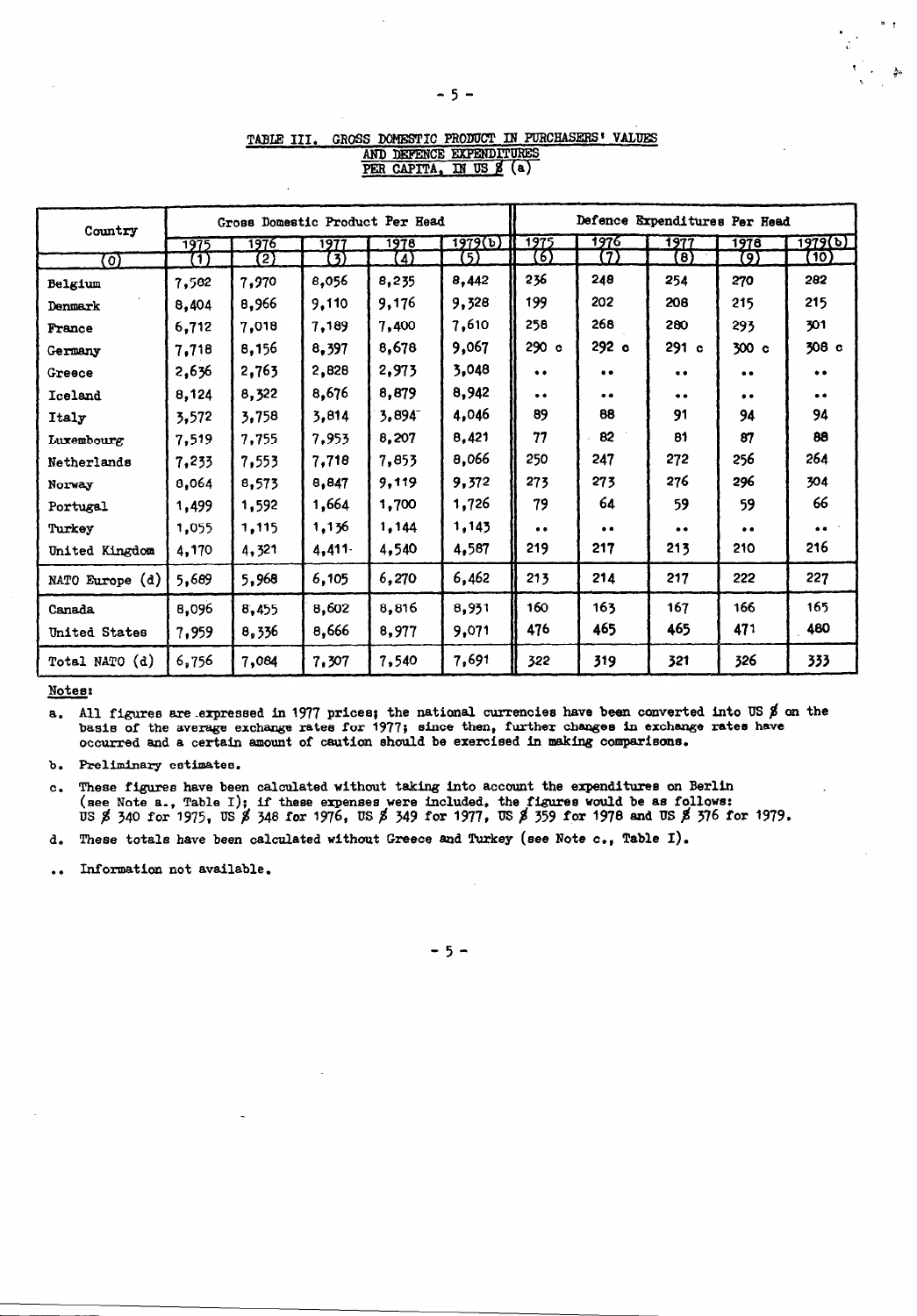| Country        | Average<br>1970-1974 | $1975$ or<br>1975/76 | $1976$ or<br>1976/77 | 1977 $or$<br>1977/78 | 1978 or<br>1978/79  | 1979 or $(b)$<br>1979/80 |
|----------------|----------------------|----------------------|----------------------|----------------------|---------------------|--------------------------|
| $\mathbf{O}$   | $\bf(1)$             | $\bf{2)}$            | (3)                  | $\left( 4\right)$    | (5)                 | 6)                       |
| Belgium        | 10.6                 | 9.0                  | 11.0                 | 11.9                 | 13.9                | 16,8                     |
| Canada         | 7.3                  | 6.3                  | 8.0                  | 8.5                  | 10.0                | 12.7                     |
| Denmark        | 16.8                 | 19.0                 | 19.4                 | 21.8                 | 16.4                | 16.2                     |
| Germany        | 11.9                 | 11.8                 | 13.2                 | 12.5                 | 13.0                | 13.9                     |
| Italy          | 15.4                 | 13.9                 | 13.1                 | 15.3                 | 16.2                | 17.6                     |
| Luxembourg     | 1.6                  | 1.0                  | 3.4                  | 2.0                  | 1.7                 | 1.6                      |
| Netherlands    | 12.6                 | 15.7                 | 15.2                 | 20.6                 | 18.0                | 18.5                     |
| Norway         | 13.5                 | 11.6                 | 11.4                 | 14.2                 | 17.5                | 17.7                     |
| Portugal       | 7.5                  | 1.9                  | 1.9                  | 2.1                  | 1.8                 | 4.6                      |
| Turkey         | $-4.0$               | $\bullet$            | $\bullet\bullet$     | $\bullet$ $\bullet$  | $\bullet$ $\bullet$ | $\bullet$                |
| United Kingdom | 17.3                 | 19.3                 | 20.6                 | 22.0                 | 22.9                | 24.0                     |
| United States  | 21.10                | 17.5c                | 17.4                 | 17.5                 | 20.0                | $\bullet$                |

TABLE IV. EQUIPMENT EXPENDITURES AS PERCENTAGE OF TOTAL DEFENCE EXPENDITURES (Fiscal Years) (a)

## Notes:

- Calendar year for all countries except for Canada and the United Kingdom<br>(Fiscal Year: April-March); Denmark (Fiscal Years 1975/76-1977/78: April-March; a. Fiscal Year 1978: April-December; Fiscal Year 1979 onwards: January-December); Turkey (Fiscal Year: March-February) and the United States (Fiscal Year 1975/76:<br>July-June; Fiscal Year 1976/77 onwards: October-September).
- b. Preliminary estimates.
- Including Ammunition and Explosives.  $c_{\bullet}$

Information not available.  $\bullet$ 

مروايي فالرادة

 $-6 -$